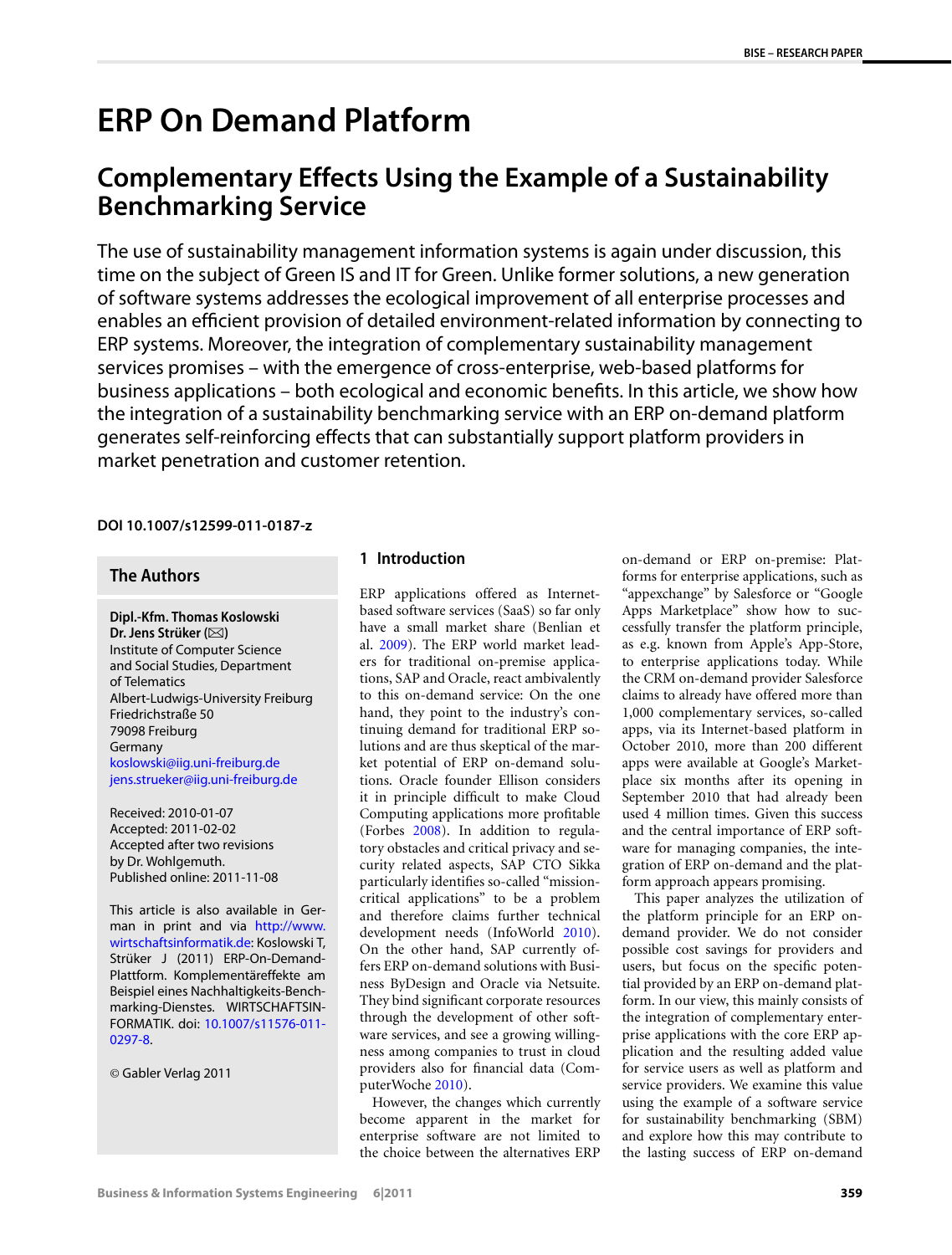platforms. As shown in Sect. [3,](#page-1-0) the quality of the SBM application as well as of corporate management can be significantly improved. In particular, a SBM software service that is integrated into an ERP on-demand platform is able to accelerate market penetration.

The paper is organized as follows: Sect. [2](#page-1-1) summarizes the research on ERP on-demand and considers essential work dealing with the platform concept. Section [3](#page-1-0) shows the relevance of an SBM for proactive corporate management and explains why it is advantageous to offer this service through an intermediary, i.e., a specialized software services provider. In Sect. [4,](#page-3-0) the integration of an SBM software service into an ERP on-demand platform is presented and a model to explain market penetration is developed using the system dynamics approach. Section [5](#page-6-0) discusses the results and highlights further research needs.

#### <span id="page-1-1"></span>**2 State of the Art**

In the following, we first outline the research gaps on ERP on-demand by means of a comprehensive literature search. We then explain the platform concept and discuss the essential work relevant for an ERP on-demand platform.

The scientific analysis of ERP applications designed according to the SaaS model has hardly been carried out so far. A search of title, abstract, and keywords in the databases Business Source Premier, MLA International Bibliography, Econ-Lit, ScienceDirect, IEEE Xplore, ACM Digital Library, SpringerLink, DBLP, and Google Scholar found only six relevant results. As logical search term we used ("ERP" OR "Enterprise Resource Planning") AND ("on-demand" OR "as-a-service" OR "software-as-aservice" OR "Cloud Computing" OR "Platform as a Service" OR "PaaS"). The above databases considered the journals ACM Transactions on Information Systems, Communications of the ACM, European Journal of Information Systems, Information Systems Journal, Information Systems Research, Journal of Management Information Systems, Journal of the AIS, Management Science, MIS Quarterly, and WIRTSCHAFTSINFOR-MATIK/BISE, among others. None of the six contributions found was published in one of these journals. In addition, Yang and Zheng ([2010\)](#page-8-0), Zhang et al. [\(2010a,](#page-8-1) [2010b\)](#page-8-2) and Hofmann [\(2008](#page-7-4)) are merely

#### <span id="page-1-3"></span>**Table 1** Results of the literature review on "SaaS"

<span id="page-1-2"></span>

| Databases                                                                                         | Search term: SaaS or<br>Software as a Service <sup>a</sup> |
|---------------------------------------------------------------------------------------------------|------------------------------------------------------------|
| Business Source Premier (including MLA International Bibliography,<br>EconLit, and ScienceDirect) | 11                                                         |
| <b>IEEE Xplore</b>                                                                                | 96                                                         |
| ACM Digital Library                                                                               | 6                                                          |
| Springerlink                                                                                      | 2                                                          |
| DBLP                                                                                              | 49                                                         |
| Google Scholar (without limitation to peer-reviewed journals)                                     | 144                                                        |

<sup>a</sup>A detailed list may be requested from the authors

three- or four-page conference or position papers and can therefore be considered only to a limited extent. Hajjat et al. [\(2010\)](#page-7-5) and Chapman et al. ([2010](#page-7-6)) can be classified as scientific research papers; however, they deal with the architecture of a SaaS service and the migration of data into an ERP on-demand service and thus only consider computer science related issues. It remains to note that the search for contributions from the business and information systems engineering (BISE) discipline provided no result through the above mention approach.

The literature review on the much more comprehensive concept of Software as a Service (SaaS) does provide a number of works presented in **Table [1](#page-1-3)**. In total, however, computer science related publications are dominant again, while IS-related contributions are available only sporadically. The contributions by Lehmann and Buxmann [\(2009](#page-8-3)) and Mathew and Sumesh ([2010\)](#page-8-4) dealing with SaaS and pricing have to be pointed out as well as Benlian et al. [\(2009](#page-7-0)) who empirically investigate the adoption of SaaS-based applications. Demirkan et al. ([2010\)](#page-7-7) analyze potential coordination strategies between software and hardware or infrastructure providers. Susarla et al. [\(2010\)](#page-8-5) deal with modeling the relationship of SaaS providers and consumers as a principal agent problem illustrated by a SaaS CRM application. The question of what additional value is achieved through a SaaS-based application for enterprise customers by means of cost savings and flexibility or elasticity (Armbrust et al. [2009](#page-7-8)) remains unanswered.

In addition to Apple's App Store and marketplaces for business software offered by Google and Salesforce, generally platforms (also known as eco-systems) have long played a major role in information goods markets and in mar-

kets with physical products and services (Cusumano [2010](#page-7-9); Kim et al. [2010](#page-7-10)). A central characteristic of such platforms is that actors using these platforms create more value together than alone (Kim et al. [2010,](#page-7-10) p. 151). Conversely, this means for the participating companies of a platform that their own success depends on the long-term vitality of the platform. This is especially true for knowledgeintensive industries such as ICT where companies often do not compete individually, but are sub-units in a competition of platforms which is highly influenced by self-reinforcing feedback (Arthur [1996,](#page-7-11) p. 104). In Sect. [4](#page-3-0) we will tie in with this aspect and show how a SaaS-based SBM application that is integrated into an ERP on-demand platform may significantly contribute to the diffusion and economic success of the platform. For a start, however, we explain why SBM is increasingly relevant for companies.

#### <span id="page-1-0"></span>**3 SBM as a Service for Enterprises**

#### **3.1 Relevance of Sustainability for Enterprises**

For years companies have been faced with expectations of different stakeholders to reconsider the direction of sustainability issues (Hoffmann and Busch [2008,](#page-7-12) p. 506). Practical implications for companies so far mainly concern the compliance to a variety of environmental laws in order to reduce liability or to allow better access to relevant resources. The growing trade of  $CO<sub>2</sub>$  emission allowances, the demand for green products, and sustainable investment funds are further indicators of the growing importance of an environmentally sustainable business policy (Chatterji and Tof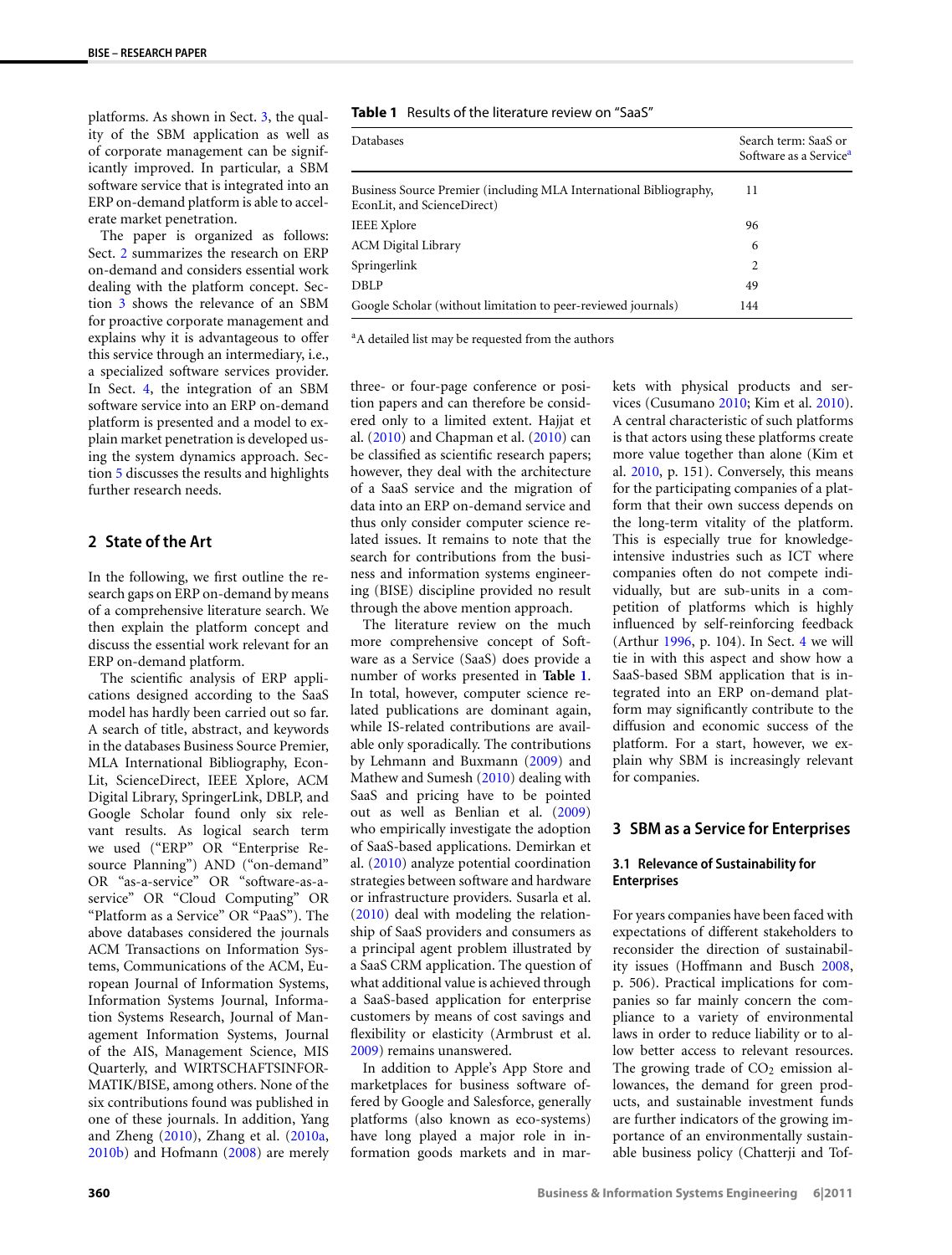fel [2010](#page-7-13); Dedrick [2010](#page-7-14)). Companies increasingly address the demands of the public, media, non-governmental organizations, and business partners for responsible, sustainable economic activities by means of certifications or publication of sustainability performance statements (Sharma and Henriques [2005,](#page-8-6) p. 174 f). Thus, in 2008 more than 80% of the *Global Fortune 250* published sustainability reports (KPMG [2009\)](#page-8-7). The measurement and documentation of environmental impacts is meant not only to meet environmental compliance requirements (Sarkis [2003](#page-8-8), p. 97), but also to provide a basis for improvements in a company's sustainability performance and resource productivity (Hervani et al. [2005](#page-7-15), p. 330). This requires a systematic and deep analysis and control of all business objects, which includes not only a re-structuring of processes but also the development of innovations in the light of sustainability issues (Sharma and Henriques [2005,](#page-8-6) p. 160).

#### **3.2 SBM for Corporate Management**

In order to make a statement about the productivity of a business unit or a process, usually the use of a reference object to determine a performance gap is necessary. Such a comparative, relative efficiency measurement represents "the constitutive feature of benchmarking, which is a fundamental and by now well established concept of modern management and strategy research as well as business practice" (Hammerschmidt [2006](#page-7-16), p. 89; translated). Benchmarking as a "search for industry best practices that leads to superior performance" (Camp [1989,](#page-7-17) p. 19) hence refers to a continuous, systematic process in terms of business administration which compares specific objects of study using various scales of reference. Due to an increasingly dynamic environment and complex markets on the one hand and limited rationality and scarcity of resources on the other, companies are striving to increase their own performance at reduced risk by means of learning from successes and failures of others. Solutions should not only be imitated, but rather seen in context with their own core competencies and developed further. The orientation towards competitors is also supposed to prevent that market requirements in resource allocation are not sufficiently taken into account. Benchmarking thus represents

"a synthesis of the thesis 'market orientation' (search for opportunities) and the antithesis 'resource orientation' (capacity building)" (Hammerschmidt [2006](#page-7-16), p. 93; translated).

In terms of sustainability policies Graafland et al. [\(2004](#page-7-18), pp. 139 f) mention central reasons for SBM: It increases the transparency and credibility for stakeholders through the objectivity of a third party and improves the identification of a company's weaknesses. Eventually Reid and Toffel [\(2009](#page-8-9), p. 1171) argue that companies often react to external requirements in order to follow their competitors who have already taken appropriate action. With the help of a SBM thus the next evolutionary step for the assessment of a company's sustainability performance can be reached (Hoffmann and Busch [2008](#page-7-12), p. 506). The validity of information on a company's sustainability performance always depends on the quality and quantity of the provided data basis. In practice this means that with increasing scope and detail of information about a company's processes and products the potential significance of the sustainability performance to be measured can be increased (Melville [2010](#page-8-10)).

In addition to the comparative measurement and analysis in terms of a SBM, the establishment of methods such as ecological balance sheets or a Carbon Footprint for the systematic and comprehensive ascertainment of environmental effects has led to extending the consideration to cross-company processes. Here, it is essential to consider the entire life cycle of a product "from cradle to grave" (Tukker and Jansen [2006](#page-8-11), p. 152 f). A particular challenge for the determination of the information results from the fact that for years companies have been reducing production intensity and outsource a variety of upstream processes to suppliers and other third parties for realizing specialization benefits. Accordingly, companies increasingly examine their entire value chain in terms of its (environmental) resource productivity in order to ensure the allocation of all environmental impacts according to their causes and to avoid double counting. Different institutions, such as the World Business Council for Sustainable Development or the National Renewable Energy Laboratory in the U.S., issue comprehensive recommendations as regards which environmental effects should be included in the analysis as inputs or outputs (Fava et al. [2009](#page-7-19), pp. 492 ff). On the company's

side, the need for detailed analyses exists (Wiedmann et al. [2009](#page-8-12), p. 361), but the realization often fails as a consequence of difficulties in terms of data availability due to inconsistent approaches to the measurement and collection as well as the insufficient exchange of data between companies (Hoffmann and Busch [2008,](#page-7-12) pp. 517 f). In addition to such methodological problems, it is mainly the high costs of extensive analyses which hinder the sustainable development of enterprises (Butler [2011](#page-7-20)).

#### **3.3 IT-Based SBM**

During the last twenty years, information technologies have already led to crucial improvements as regards the operational efficiency of supply chains in terms of the well-established dimensions of cost, time, quality, and flexibility. Companies now also expect the realization of ecological improvements through the use of information systems, so-called "Green IS" (Dedrick [2010,](#page-7-14) p. 179; Melville [2010,](#page-8-10) p. 3). For example, ERP data on machinery and process lead times may provide a detailed data basis for sustainability management by linking these to respective energy costs and  $CO<sub>2</sub>$  concentration. Also in product development, the access to ERP data, such as material and supplier choice, could allow conclusions on environmental effects during the product life cycle. Different materials are made comparable by transformation into  $CO<sub>2</sub>$  equivalents and can therefore be included in calculating optimization. Furthermore, physical properties, such as weight or size, which may influence the transport and energy consumption during use and recovery of the final products, are calculated prior to development (Fuping [2010,](#page-7-21) p. 28; Linton et al. [2007,](#page-8-13) p. 1075).

Apart from increased data quality, also shorter reaction times constitute an essential benefit of information systems for sustainability management. To date, enterprises' sustainability-relevant data are mainly collected manually using questionnaires or semi-automatically through the import of different documents and tables (Butler [2011\)](#page-7-20). Given the Global Reporting Initiative, the Dow Jones Sustainability Index, the EPA Climate Leaders Greenhouse Gas or Toxic Release Inventor for instance, a number of established and competing standards exists (Chatterji and Toffel [2010](#page-7-13)), causing immense personnel expenses both on the part of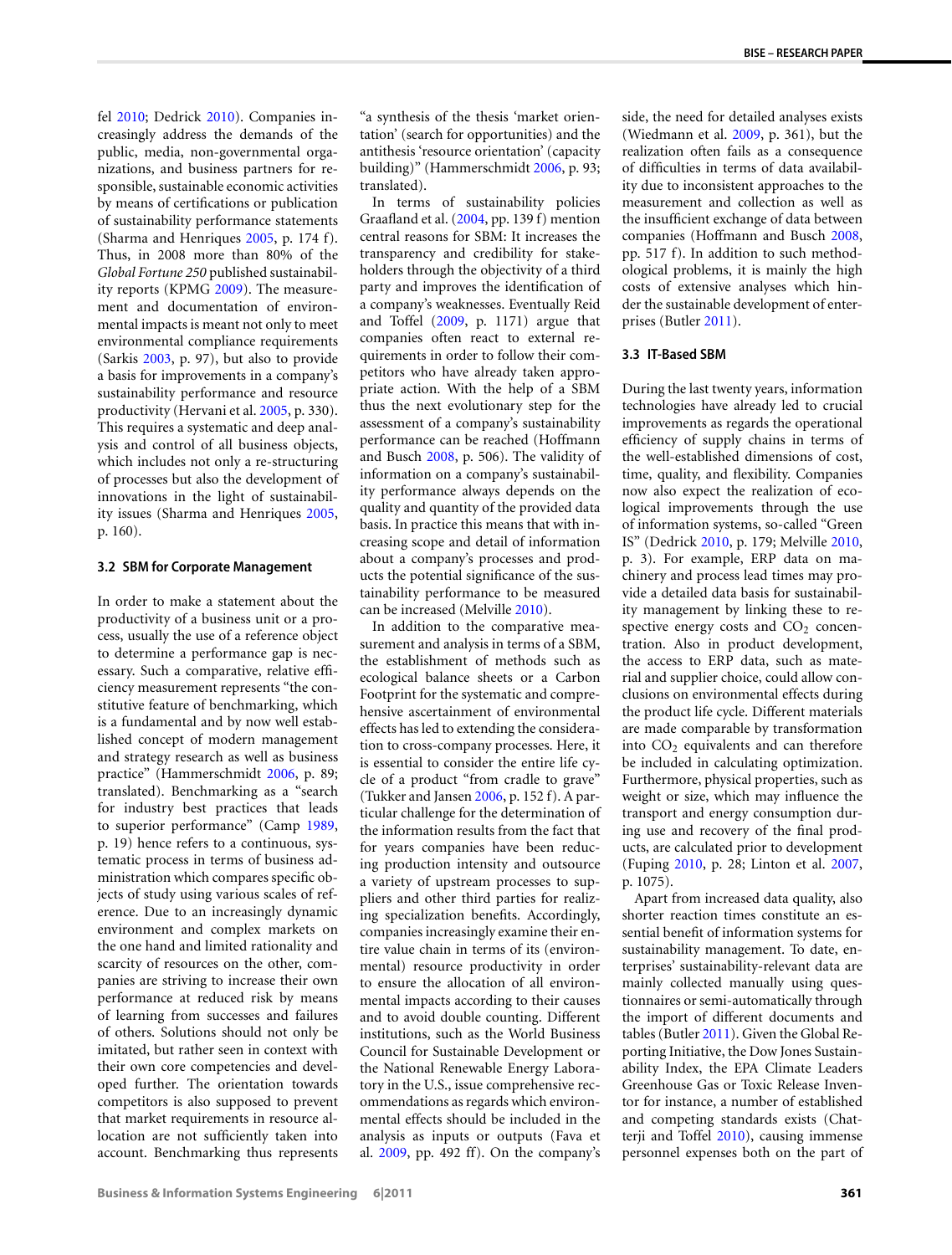data providers through the data compilation and preparation and on part of the user during data collection. Therefore, companies often draw upon specialized service providers, such as SAP or C2P GreenTech info (Butler [2011](#page-7-20), p. 19).

#### **3.4 Advantages of an Intermediary**

Currently available SBM on-premise applications allow extensive comparisons inside a company. However, to perform inter-organizational comparisons, enterprises often join benchmarking networks and groups exchanging experience, such as the Carbon Disclosure Project. This results from very high data collection costs as well as the necessary adaptation of data due to different software. The involvement in such a cooperative network platform is supposed to enable the transfer of core capabilities, which also includes tacit knowledge in addition to explicit knowledge assets (Hammerschmidt [2006](#page-7-16)). Although companies are pursuing different, sometimes contradictory objectives even within one value chain and interorganizational benchmarking has long been considered unthinkable, it can be observed that companies increasingly realize that the additional benefits through collective "learning" may prevail the risks of opportunistic behavior for all parties concerned (Helper et al. [2000](#page-7-22), p. 468). The essential importance of an interorganizational exchange of information for meeting corporate sustainability objectives is also highlighted by Linton et al. who particularly identify the large potential for improvement in product development and reuse of raw materials and by-products through re-design ([2007,](#page-8-13) pp. 1078 f).

Outsourcing not only reduces costs of acquisition and maintenance of relevant expertise and knowledge, but also increases objectivity and thus credibility with third parties (Kolk and Mauser [2002](#page-8-14), p. 25). Furthermore, permanent contact and a greater number of relationships make it possible for a benchmarking service provider to detect trends early (so-called innovation effect). As a mediator between both sides of the market (data supplier and benchmarking consumer), he has a strong interest in permanently keeping up the relationship with the companies in order to save agreement and coordination costs for repeated acquisition of data and also to establish a positive reputation and thus create trust.

## <span id="page-3-0"></span>**4 Integration of the SBM into an ERP On-Demand Platform**

In the following we analyze how the integration of a SaaS-based SBM application into an ERP on-demand platform may significantly increase and accelerate the market success of both components. As a basis, we use an ERP on-demand platform which is not being offered at the market in this form. This platform for SaaS-based enterprise applications is characterized by the fact that the success of the participating actors significantly depends on the vitality of their platform (Arthur [1996,](#page-7-11) p. 100). This is, among other things, due to feedback effects which have been studied intensively as increasing economies of scale in economic disciplines, e.g., in the context of organizational path dependence (for a review see Sydow et al. [2009](#page-8-15)) or strategic management (Markides and Williamson [1996](#page-8-16)). Since comparative-static analysis methods do not allow for a holistic view of feedback of an integrated ERP ondemand platform, we have chosen a qualitative system dynamics approach that considers the systemic interconnections as well as complexity and dynamics of social and economic systems (Coyle [2001,](#page-7-23) p. 10; Forrester [2010](#page-7-24)).

#### **4.1 Methodology**

The bounded rationality and the predominantly linear thinking of individuals lead to the fact that decision makers often do not directly recognize dynamic behavior of social systems and their functional relations (Richmond [1997,](#page-8-17) p. 133) and, due to these misjudgments, make changes to the system that may have unintended consequences (Senge [1990,](#page-8-18) p. 58). Based on system thinking, i.e., the disclosure of mental models and the representation in formal models, knowledge about system identity such as its structure or behavior can be generated. In this case, each model element has a real world counterpart so that an adequate analysis of the causes of problems and their consequences contribute to decision making (Senge [1990,](#page-8-18) p. 73). Following the axioms of system dynamics, social systems interact with their environment. Interactions are represented via causal arrows between system elements, whereas the kind of impact (positive or negative) is visualized through polarities. Since any impact between two system elements directly or indirectly becomes a

cause of new impacts itself, dynamic time figures evolve from cause-effect-chains, which can only be explained and predicted by means of models and sufficient knowledge of the internal system structure (Senge [1990](#page-8-18), p. 63). Hence, the modeling process forms the center of system thinking (Forrester [1994](#page-7-25), p. 246).

Forrester originally refers to the quantification and simulation of a formal model as a necessary step for the traditional system dynamics approach to reach a solution (Forrester [1961](#page-7-26), [1994,](#page-7-25) p. 245). However, since the early 1980s more and more purely qualitative models have been developed which are limited to the description of the system and the creation of causal loop diagrams (Coyle [2000](#page-7-27), p. 225). The starting points of these models are the lack of availability of valid data, the idealized representation of reality due to the restrictive nature of flow charts, and the tendency to develop models that are too detailed and complex to allow for common learning, which actually is the main purpose of system dynamics (Wolstenholme [1999](#page-8-19), p. 424). Hence, especially in situations of great complexity and uncertainty, a qualitative approach in terms of "system thinking" (Senge [1990](#page-8-18)) or "qualitative modeling" (Coyle [2000,](#page-7-27) p. 225) is sufficient and appropriate (Forrester [2010](#page-7-24)). Here, hypotheses will be formulated based on an appropriate theory so that the problem behavior is (endogenously) generated from the feedback structure of the model. To visualize the hypotheses-based causalities, mainly causal diagrams are used. Following Coyle ([2000](#page-7-27), p. 240), the benefit of qualitative modeling results particularly from the facts that very complex problems can be visualized in a simple and compact form, that the problem focus is sharpened during the discussion and analysis, and that the identification of feedback can already explain system behavior. Since the objective of this paper predominantly consists of explaining the added value of an integrative SBM service within an ERP on-demand platform from a dynamic perspective for scientists and practitioners, in the following we develop a qualitative model that discloses feedback within the platform and offers sufficiently realistic predictive power despite simplifying assumptions to reduce complexity.

For this purpose, we will draw upon information and network economy for the definition and derivation of suitable hypotheses as well as upon concepts of adoption and diffusion research. The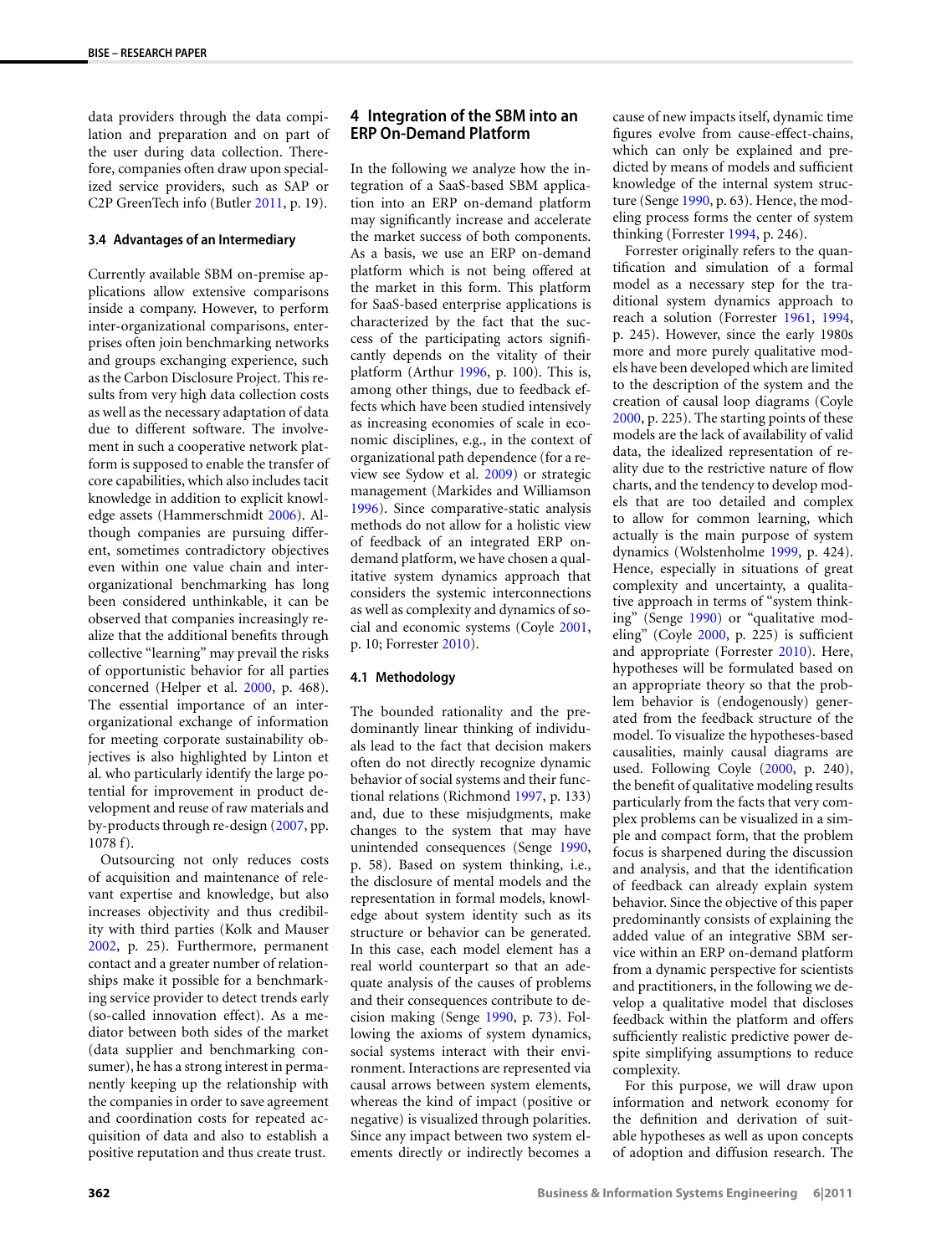

<span id="page-4-0"></span>**Fig. 1** Feedback of an integrated ERP on-demand platform

starting point of investigation is the problem definition, which is carried out from a dynamic perspective (Forrester [1961](#page-7-26)): How does an integrated SBM complementary service affect the market penetration of an ERP on-demand platform? The remaining aspects of the modeling process are subject of the next section.

#### **4.2 Feedback of an integrated ERP On-Demand Platform**

After a problem is defined, it is important to first identify key variables, i.e., central factors which explain the system structure and behavior patterns. A dynamic perspective requires the behavior of the variables over time to be taken into account. Key variables and temporal behavior eventually enable the development of a causal loop diagram which helps to detect and visualize cause-effect relationships. **Figure [1](#page-4-0)** shows the result of our analysis. Due to the model's complexity, we first present the identified key variables and draw attention to their interactions. In order to facilitate the comprehensibility of the arguments for the reader, we will in the following distinguish between key variables and feedback.

*Diffusion curve*: Limited by the maximum market potential (*potential\_adopters*), the diffusion curve of an ERP on-demand application and a SBM

service can be described as an S-shaped curve through the aggregation of the individual purchase or adoption processes, becoming steeper with increasing diffusion or adoption (*adoption\_rate*) (Rogers [2003](#page-8-20), p. 272). Product-related factors are considered the most important influencing determinants for the diffusion of an innovation (Gatignon and Robertson [1985](#page-7-28), pp. 850 ff). According to the classification proposed by Rogers ([2003,](#page-8-20) pp. 221 ff), here the innovation attributes (*attributes\_of\_ERP/SBM*) relative advantage, compatibility, and complexity are particularly significant (Moore and Benbasat [1991](#page-8-21), pp. 195 ff). Relative advantage represents a measure of the extent to which the innovation is preferred to alternative offerings. This superiority may result from economic reasons, time savings, or status issues. In addition to the existence of common standards, compatibility also describes the innovation's consistency with existing values, needs, and experiences of the consumer. While the first two influencing factors have a positive impact on the rate of adoption, complexity, i.e., the difficulty of understanding and applying an innovation, leads to a delay of adoption (cf. Rogers [2003](#page-8-20), pp. 233, 249, 257). As an additional obstructive feature the perceived risk is mentioned as an influencing factor considering the fact that the adoption of an innovation is determined by the pursuit of risk reduction (see **Fig. [1](#page-4-0)**).

*Network effects*: Information technologies are often characterized by network effects when people use a common standard and thus form a common network (Brynjolfsson and Kemerer [1996](#page-7-29)). Here, direct network effects refer to the added value of a product resulting from the increasing number of network users (Katz and Shapiro [1985\)](#page-7-30). These effects are identified in the model through the loop between *actual\_adopters\_ERP* and *attributes\_of\_ERP*. Particularly regarding the use and management of information systems there is a variety of standardization advantages both for the application and support of IT (Lee and Mendelson [2007](#page-8-22), p. 395): The coordination of a standard platform facilitates the exchange of information, generates a larger repository of configuration knowledge and problem solving options, and increases the availability of complementary software. As already shown, this particularly applies to knowledge-based services such as SBM (see Sect. [3](#page-1-0)). Therefore, we can conclude that network effects are also of great importance for the success of an ERP service, since the diffusion of a system may additionally result in a higher interoperability (syntactic and semantic compatibility) between companies and provides an advantage compared to less common solutions. Another cause for network effects can be seen in so-called *learning and experience effects* (Arthur [1996,](#page-7-11) p. 103).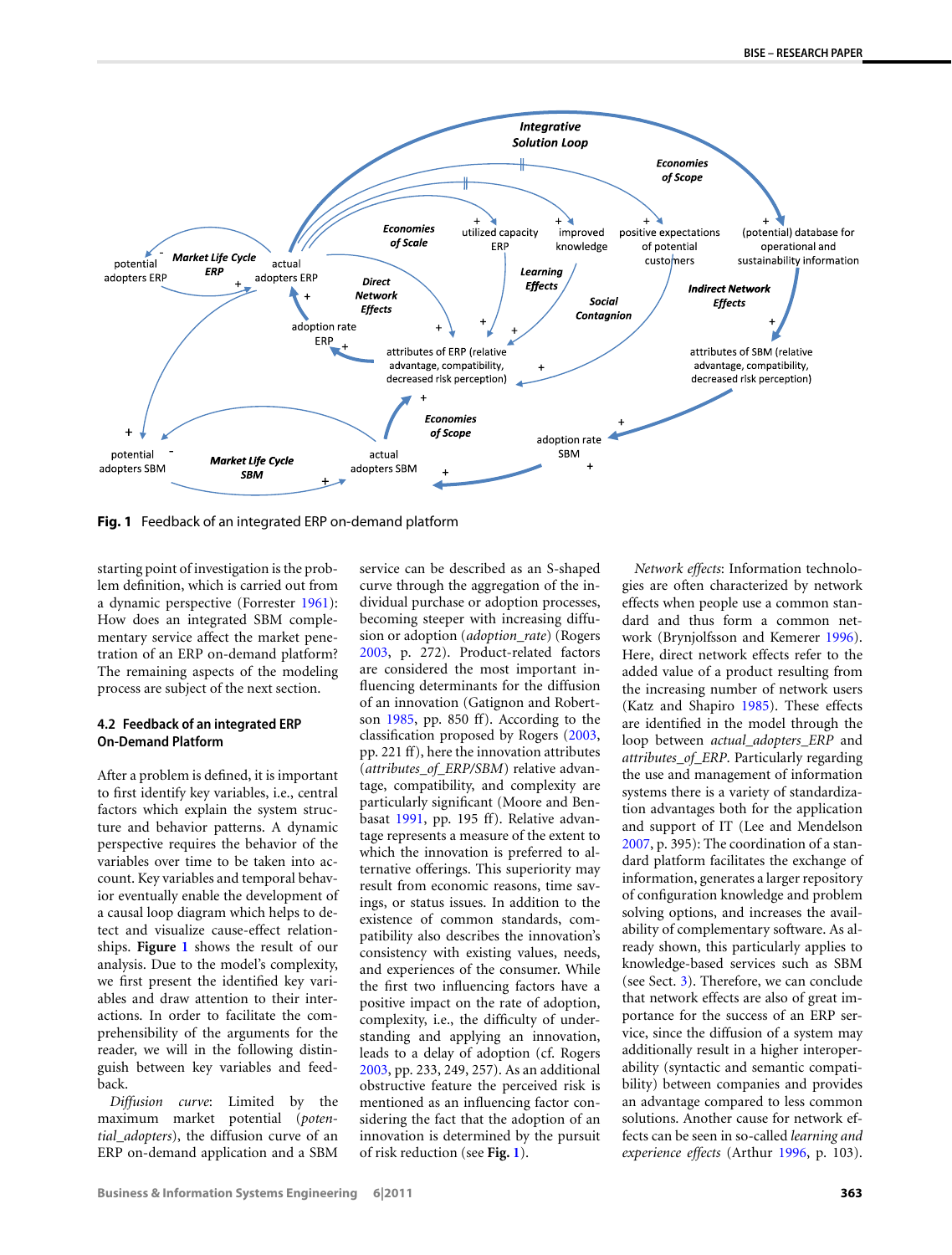High-complex products, such as software applications, require an introductory period to establish a sufficient understanding (Moore and Benbasat [1991,](#page-8-21) p. 200). The resulting learning expenses and uncertainty of potential consumers have an obstructive effect on their adoption (Rogers [2003](#page-8-20), pp. 233 ff). If an established standard exists, it is more likely that customers will be able to draw upon existing knowledge and easier to appoint employees who are familiar with the standard. Especially in case of standardized corporate applications, such as ERP systems, the experience and expertise of the users may lead to switching costs or even lock-in effects (Varian et al. [2005,](#page-8-23) p. 21).

*Learning and experience effects on provider side*: Conversely, providers may exploit users' collected experience and their suggestions for further product development. Moreover, they can gain experience (*improved\_knowledge*) and develop capabilities (Rosenberg [1982](#page-8-24)) themselves in the course of service provision which can also be used for quality improvements (Fichman and Kemerer [1997](#page-7-31), p. 1345). Furthermore, empirical studies show that in many industry sectors unit costs can be reduced by an average of 20–30% with a simultaneous doubling of output as a result of experience (Dutton and Thomas [1984](#page-7-32), p. 235). Also an ERP provider will be able to realize some cost reductions with growing demand, among other things, as a result of increasing experience and specialization in data collection, data normalization and data analysis as well as through standardized contracts and volume discounts for the use of the network infrastructure, which in turn can positively affect the adoption rate. Since building knowledge and experience is time consuming, a delay must be taken into account during modeling. In the case of time savings here, e.g., a first-mover advantage may come into effect.

*High fixed costs*: Investments in building an information infrastructure and the production of information are usually associated with significant costs and uncertainty. Information is an intangible good which continues to exist even with repeated use and which can be quickly transported and consumed via media. Thus, costs largely occur during the initial creation of information, whereas reproduction and distribution cause very low marginal costs. Once these sunk costs are realized, information providers can achieve significant economies of scale with increasing dissemination of information (Arthur [1996,](#page-7-11) p. 100). Economies of scale and capacity utilization are also a major selling point for cloud computing (Armbrust et al. [2009,](#page-7-8) pp. 10 f). While development, maintenance, and administration of ERP applications in form of SaaS is carried out only once, the provider can quickly and inexpensively make the application available to a variety of customers via the Internet. The customer, in turn, uses the application via the Internet without owning it and pays for its use, usually in the form of a subscription fee (Lehmann and Buxmann [2009](#page-8-3)). The potential economic benefits of a software service from the customers' perspective can be seen in the fact that companies can afford IT departments that are not fully stretched with capacity limits that are designed for the maximum usage (Armbrust et al. [2009](#page-7-8), pp. 10 f). At very different points in time and with fluctuating demand a specialized and large software service provider can then achieve a significantly higher utilization of data centers by means of statistical multiplexing and virtualization technologies. Moreover, additional economies of scale result from discounts for energy, hardware, and bandwidth when operating very large data centers (Armbrust et al. [2009](#page-7-8)). As shown in **Fig. [1](#page-4-0)**, the capacity utilization of ERP providers increases with an increasing number of users, which enables significant cost savings (*utilized\_capacity\_ERP*). These gains may – for example, through investments in improvements or price reductions – increase the relative advantage of the ERP service which in turn promotes adoption and dissemination.

*Social influences*: Since investments in enterprise software constitute adoption decisions which bear uncertainty due to their specificity, potential users, when searching for information and shaping preferences, frequently turn to the observed product selection of prior adopters (Bikhchandani et al. [1992](#page-7-33)) (*positive\_expectations\_of potential\_customers*). Such effects are important for Internet-based goods and services for two main reasons: On the one hand, the complexity of the adoption decision resulting from the flood of data and information is reduced by means of selecting popular offerings. On the other hand, information about the preferences and decision behavior of third

parties is more easily accessible in digital markets, due to e.g. recommender systems and user experience (Duan et al. [2009,](#page-7-34) p. 23). Duan et al. demonstrate empirically that informational cascades have an increasingly positive impact on the adoption of lower ranking products (Duan et al. [2009](#page-7-34), p. 25). As opposed to network effects, informational cascades and social contagion (Angst et al. [2010\)](#page-7-35) do not refer to the increase in economic benefits of the goods or services, but to the reduction of uncertainty. Since in accordance with the diffusion theory particularly late adopters and laggards adopt only after advanced steps of dissemination (Rogers [2003,](#page-8-20) pp. 284 f), we may assume a substantial time delay also here.

*Economies of scope*: If a provider is in a situation where it is more costeffective to market several products jointly, economies of scope or synergistic effects may result (Panzar and Willig [1981](#page-8-25), pp. 268 ff). Often these effects originate from sharing common resources and the transfer of skills (Markides and Williamson [1996,](#page-8-16) p. 340). Economies of scope on the consumer side are often referred to as indirect network effects (Katz and Shapiro [1985,](#page-7-30) p. 424). The benefit increase is not a direct result of the relation between the actors of a network, but is rather caused by the additional (further) development of complementary services due to the increasing numbers of users. Today, sustainability benchmarks are primarily based on published data which partly can be questioned in terms of their reliability and objectivity and thus ultimately as regards their information value (Chatterji and Toffel [2010,](#page-7-13) p. 1163; Graafland et al. [2004](#page-7-18).). Although the offers from established software vendors like SAP and Microsoft basically provide an automated access to various information systems using appropriate application programming interfaces, but also here the data basis is mostly provided by estimated "average" values. The comparison with the industry average (average practice) is contrary to the principle of benchmarking which inherently focuses on the best comparison partners (best practice) (Camp [1989,](#page-7-17) p. 19). Furthermore, a superficial investigation and use of highly aggregated and unverified data does not allow for an effective detection of performance gaps in accordance with the objectives of SBM (Hervani et al. [2005](#page-7-15)). Overall, providers of larger enterprise solutions appear superior com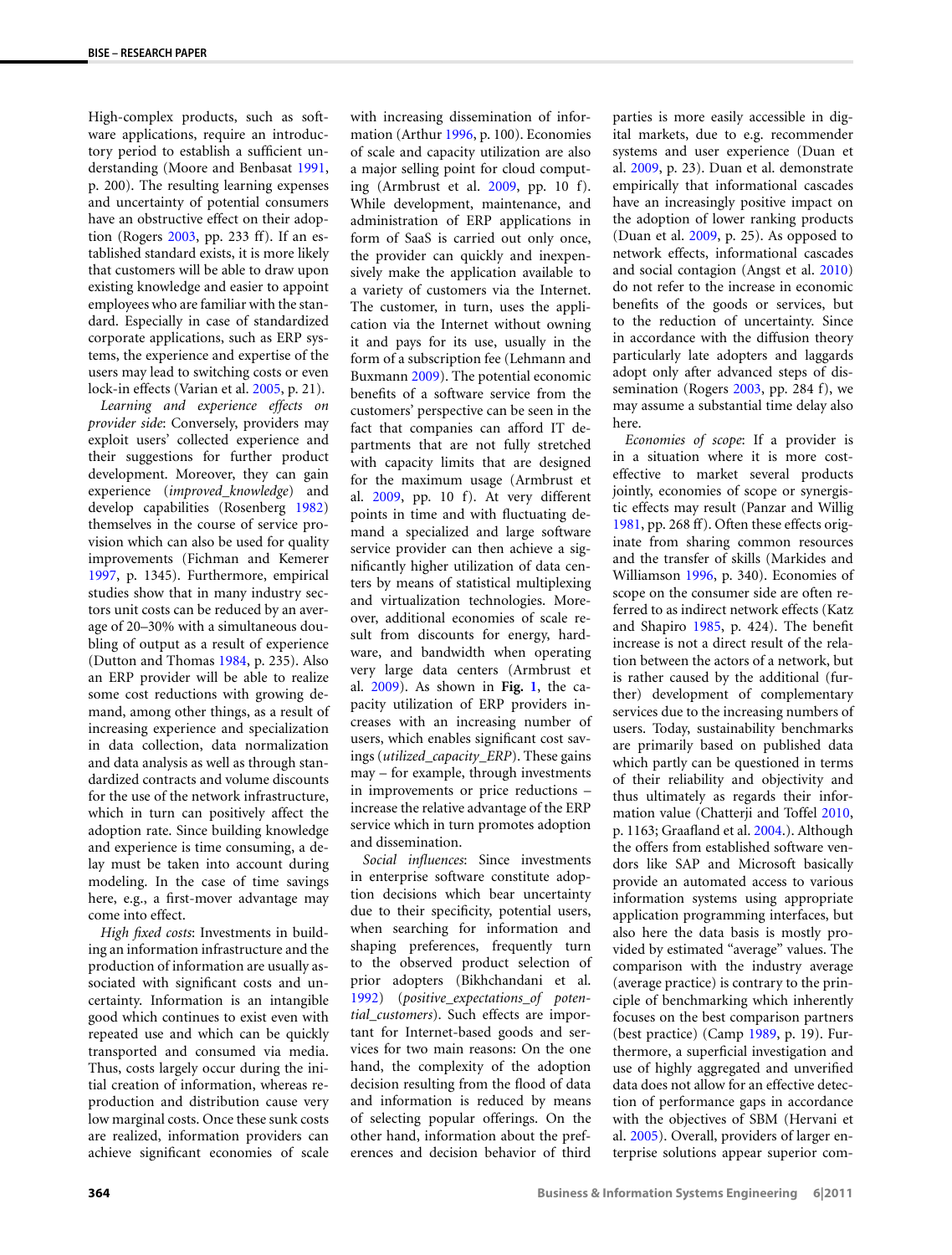pared to specialized benchmarking service providers, since the latter must first develop interfaces for greater automation with customer information systems. In addition, ERP and SCM providers may, possibly in interaction with their own benchmarking services, draw upon existing competencies in the design of business processes and better ensure syntactic and semantic comparability of data (*database\_for\_operational\_and\_sustainability\_information*). In doing so, ultimately also the proportion of quantitative information for sustainability management can be increased.

*Self-reinforcing effect of an integrated ERP platform*: As **Fig. 1** illustrates, the combination of an ERP on-demand system and a complementary service such as the SBM leads not only to complementary effects on the sides of both providers and consumers. Instead, the combination also leads to a complex positive feedback effect that mutually intensifies the diffusion of ERP on-demand and SBM services. A combined ERP and benchmarking application duplicates the scale effects as both services are provided completely digitized. The reason is to be found in very large data centers which lead to considerable cost savings when purchasing hardware, network bandwidth, and power compared to medium-sized data centers (Armbrust et al. [2009,](#page-7-8) pp. 5 f). Theoretically, any ondemand benchmarking provider may operate very large data centers and thus ultimately achieve low unit costs. However, this requires a sufficient workload to actually achieve the targeted reduction in unit costs.

This is exactly where the integrated ERP and benchmarking on-demand provider which can start from an existing ERP customers' base achieves a systematic advantage. It begins with a higher workload than a service without ERP basis. In this way, the provider is able to share realized unit cost reductions with the customers through reduced prices and to gain additional customers. Consequently, with each additional benchmarking customer the unit costs decrease so that again more customers are attracted through price reductions. Such an extreme unit cost digression is not possible for a traditional provider since a saturation point is quickly reached and additional customers again increase costs at some point.

## <span id="page-6-0"></span>**5 Discussion and Outlook**

The subject of this paper is the integration of a sustainability benchmarking application into an ERP-on-demand platform. The focus is on the potential added value and market penetration of the services offered. After discussing the relevance of a SBM for proactive business management, we used network and information economy as well as diffusion and adaptation research to identify and describe feedback effects and key variables between the core ERP application and the benchmarking service. Using the system dynamics approach we then developed a dynamic model visualized in the form of a causal loop diagram. This allows a holistic view on interdependencies. As result, an ERP on-demand platform with an integrated SBM service promises a more rapid and deeper market penetration for both applications compared to a separate offer.

However, the results of the demonstrated advantages of an integrated ERP on-demand platform have to be put into perspective in several respects. By means of the developed qualitative model we achieve the objective to visualize decision-making possibilities for researchers and practitioners through the identified structures and patterns of behavior. However, no statements about the extent and strength of the effects can be made. This would require a further step involving the extension of the qualitative model to a parameterization and quantification in the form of mathematical simulations according to the traditional system dynamics approach (Forrester [1994](#page-7-25), p. 245). This would allow for an evaluation by means of iterative simulation runs and ultimately a market forecast for the optimization of marketing strategies and capacity planning. A second limitation arises from the assumptions about the willingness of companies to provide data for the ERP ondemand provider. This "optimistic" assessment is based on the fact that companies already using SaaS applications must rely on a trustful handling of their data. In the event of a failure, ERP on-demand providers such as SAP explicitly arrange for system access.

According to our analysis, running an ERP software service as an application platform also appears profitable for other services that are based on ERP data in a similar way as benchmarking services. Given the central importance of an ERP

system for corporate processes, the integration of applications requires a particular accuracy (Benlian et al. [2009,](#page-7-0) p. 422). Applications, such as ERP systems and benchmarking services, which have greater strategic importance and specificity should be offered by the platform provider. Due to his responsibility and liability for the entire platform, this indicates more credibility for potential customers than if offered by an individual complementary service provider. Such additional applications would in turn lead to both a better utilization of computing capacity and to a higher attractiveness of the offer for customers. In this context, it is interesting for practice whether third-party providers similar to Apple's App Store should be approved, which consequences may result from the competition between the applications on the platform, and thirdly, how they should be positioned in regard to the platforms of ERP competitors. An answer to these questions requires extending the presented model to competitors and intense competition.

The admission of third-party providers makes it appear reasonable to evaluate the impact on trust relationships. Since companies will not necessarily trust third-party providers on a platform to the same extent as the ERP provider, trust building measures such as reputation or isolation mechanisms, e.g., access monitors (Schneider [2000](#page-8-26)) or process analysis (Accorsi and Wonnemann [2011](#page-7-36)), must be evaluated. In particular, the multi-party computation approach could play a central role for this purpose (Yao [1986](#page-8-27)) as this approach focuses on enabling the comparison of data between systems without disclosing the data between these systems. The threshold for the participating companies to provide data would be reduced significantly.

The increasing connection of objects to the Internet, such as cargo containers, electricity and gas meters, or machines equipped with temperature, motion, position, or moisture sensors, provides significant potential to further improve the data base for SBM providers (Dedrick [2010](#page-7-14); Melville [2010](#page-8-10)). Apart from direct and detailed energy consumption that can be measured in an automated way, precise tracking of containers and products allows for a more accurate determination of  $CO<sub>2</sub>$ -emissions. However, the cross-company exchange and thus the provision of these data for a SBM require information exchange infrastruc-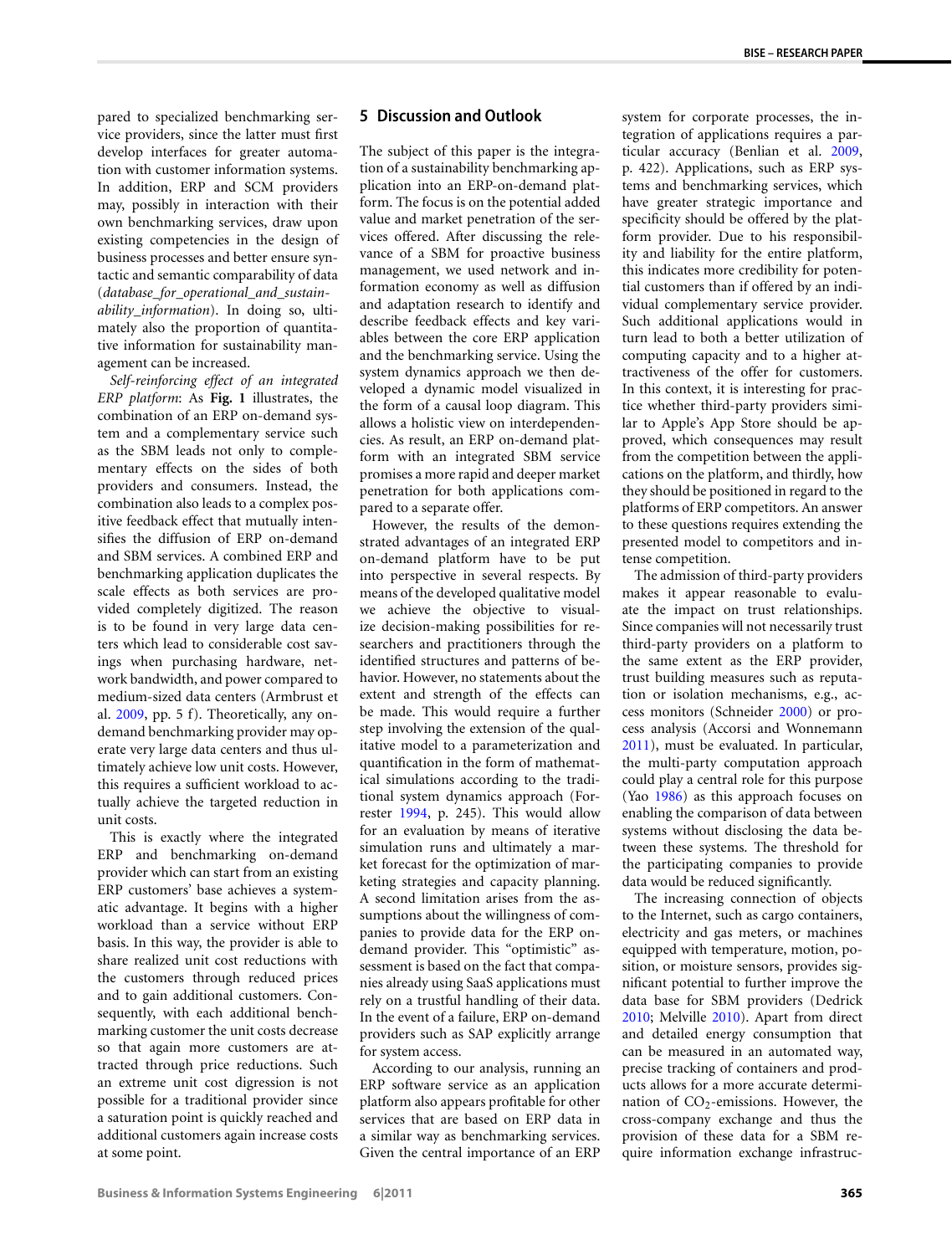#### **Abstract**

**Thomas Koslowski, Jens Strüker**

#### **ERP On Demand Platform**

#### <span id="page-7-36"></span>**Complementary Effects Using the Example of a Sustainability Benchmarking Service**

Platforms for SaaS-based enterprise applications are prospering and the number of on-demand ERP vendors is increasing. We combine both phenomena for the first time and illustrate how the integration of a sustainability benchmarking service into an ondemand ERP platform provides added value beyond pure cost savings. By applying a qualitative system dynamics approach we identify self-reinforcing mechanisms which allow a faster and more comprehensive market penetration compared to providing these services separately.

**Keywords:** ERP-On-Demand, Diffusion, Platform, Qualitative System Dynamics, SaaS

tures which are so far only rudimentarily available. Finally, the availability of better data will not necessarily lead to higher benchmarking quality (Wiedmann et al. [2009\)](#page-8-12). To account for a large number of comparison criteria, such as cost,  $CO_2$ -emissions, waste, or product units, appropriate procedures should be used. Therefore, it is necessary to examine to what extent they are already available.

#### <span id="page-7-35"></span><span id="page-7-8"></span>**References**

- <span id="page-7-11"></span>Accorsi R, Wonnemann C (2011) Strong nonleak guarantees for workflow models. In: Proc ACM symposium on applied computing, TaiChung
- <span id="page-7-0"></span>Angst CM, Agarwal R, Sambamurthy V, Kelley K (2010) Social contagion and information technology diffusion: the adoption of electronic medical records in U.S. hospitals. Manag Sci 56(8):1219–1241
- <span id="page-7-33"></span>Armbrust M et al. (2009) Above the clouds: a Berkeley view of cloud computing. Tech rep UCB/EECS-2009-28, EECS Department, UC Berkeley
- <span id="page-7-29"></span>Arthur WB (1996) Increasing returns and the new world of business. Harv Bus Rev 74(4):100–109
- <span id="page-7-20"></span>Benlian A, Hess T, Buxmann P (2009) Treiber der Adoption SaaS-basierter Anwendungen. WIRTSCHAFTSINFORMATIK 51(5):414– 428
- <span id="page-7-17"></span>Bikhchandani S, Hirshleifer D, Welch I (1992) A theory of fads, fashion, custom, and cultural change as informational cascades. J Polit Econ 100(5):992–1026
- <span id="page-7-6"></span>Brynjolfsson E, Kemerer CF (1996) Network externalities in microcomputer software: an econometric analysis of the spreadsheet market. J Manag Sci 42(12):1627–1647
- <span id="page-7-13"></span>Butler T (2011) Compliance with institutional imperatives on environmental sustainability: building theory on the role of Green IS. J Strateg Inf Syst 20(1):6–26
- <span id="page-7-3"></span>Camp RC (1989) Benchmarking: the search for industry best practices that lead to superior performance. Quality Press, White Plains
- <span id="page-7-27"></span>Chapman C, Emmerich W, Márquez FG, Clayman S, Galis A (2010) Software architecture definition for on-demand cloud provisioning. In: Proc of the 19th ACM international symposium on high performance distributed computing, New York
- <span id="page-7-23"></span>Chatterji AK, Toffel MW (2010) How firms respond to being rated. Strateg Manag J 31(4):917–945
- <span id="page-7-9"></span>(2010) SAP-mit leisen Schritten in die Cloud. [http://www.](http://www.computerwoche.de/1933948)<br>computerwoche.de/1933948. Accessed [computerwoche.de/1933948.](http://www.computerwoche.de/1933948) 2010-08-23
- Coyle G (2000) Qualitative and quantitative modelling in system dynamics: some research questions. Syst Dyn Rev 16(3):225-244
- Coyle RG (2001) System dynamics modelling. A practical approach. Chapman & Hall, Boca Raton
- Cusumano MA (2010) Will SaaS and cloud computing become a new industry platform? In: Benlian CH, Hess A, Buxmann P (eds) Software-as-a-Service:<br>Anhieterstrategien Kundenhedürfnisse Anbieterstrategien, und Wertschöpfungsstrukturen. Gabler, Wiesbaden, pp 3-13
- <span id="page-7-34"></span><span id="page-7-32"></span><span id="page-7-14"></span><span id="page-7-7"></span>Dedrick J (2010) Green IS: concepts and issues for information systems research. Commun Assoc Inf Syst 27(1):173–184. <http://aisel.aisnet.org/cais/vol27/iss1/11/>
- <span id="page-7-19"></span>Demirkan H, Cheng HK, Bandyopadhyay S (2010) Coordination strategies in an SaaS supply chain. J Manag Inf Syst 26(4):119– 143
- <span id="page-7-31"></span>Duan W, Gu B, Whinston AB (2009) Informational cascades and software adoption on the Internet: an empirical investigation. MIS Q 33(1):23–48
- <span id="page-7-1"></span>Dutton JM, Thomas A (1984) Treating progress functions as a managerial opportunity. Acad Manag Rev 9(2):235–247
- <span id="page-7-26"></span>Fava J, Baer S, Cooper J (2009) Increasing demands for life cycle assessments in North America. J Ind Ecol 13(4):491–494
- <span id="page-7-25"></span><span id="page-7-24"></span>Fichman RG, Kemerer CF (1997) The assimilation of software process innovations: an organizational learning perspective. Manag Sci 43(10):1345–1363
- Forbes (2008) Ellison shoots hole in cloud. [http://www.forbes.com/2008/10/10/ellison](http://www.forbes.com/2008/10/10/ellison-cloud-computing-tech-enter-cx_wt_1010oracle.html)[cloud-computing-tech-enter-cx\\_wt\\_](http://www.forbes.com/2008/10/10/ellison-cloud-computing-tech-enter-cx_wt_1010oracle.html) [1010oracle.html.](http://www.forbes.com/2008/10/10/ellison-cloud-computing-tech-enter-cx_wt_1010oracle.html) Accessed 2010-12-12
- <span id="page-7-21"></span>Forrester JW (1961) Industrial dynamics. MIT, **Cambridge**
- <span id="page-7-28"></span>Forrester JW (1994) System dynamics, systems thinking, and soft OR. Syst Dyn Rev 10(2–3):245–256
- <span id="page-7-18"></span>Forrester JW (2010) Introduction of qualitative system dynamics. [http://jayfor.site.](http://jayfor.site.aplus.net/qualsd/id11.html)<br>aplus.net/qualsd/id11.html. Accessed [aplus.net/qualsd/id11.html](http://jayfor.site.aplus.net/qualsd/id11.html). 2010-12-12
- <span id="page-7-5"></span>Fuping Z (2010) A study of green manufacturing in workshop production scheduling system. In: International conference on future information technology and management engineering (FITME), pp 28-30
- Gatignon H, Robertson TS (1985) A propositional inventory for new diffusion research. J Consum Res 11(4):849–867
- <span id="page-7-22"></span><span id="page-7-16"></span>Graafland JJ, Eijffinger SCW, Smid H (2004) Benchmarking of corporate social responsibility: methodological problems and robustness. J Bus Ethics 53(1/2):137–152
- <span id="page-7-15"></span>Hajjat M, Sun X, Sung YE, Maltz D, Rao S, Sripanidkulchai K, Tawarmalani M (2010) Cloudward bound: planning for beneficial migration of enterprise applications to the cloud. In: Proc of the ACM SIGCOMM 2010 conference, New York
- <span id="page-7-12"></span>Hammerschmidt M (2006) Effizienzanalyse im Marketing. DUV, Wiesbaden
- <span id="page-7-4"></span>Helper S, MacDuffie J, Sabel C (2000) Pragmatic collaborations: advancing knowledge while controlling opportunism. Ind Corp Change 9:443–488
- Hervani AA, Helms MM, Sarkis J (2005) Performance measurement for green supply chain management. Benchmark Int J 12(4):330–359
- <span id="page-7-30"></span><span id="page-7-2"></span>Hoffmann VH, Busch T (2008) Corporate carbon performance indicators. J Ind Ecol 12(4):505–520
- Hofmann P (2008) ERP is dead long live ERP. IEEE Internet Comput 12(4):84–88
- <span id="page-7-10"></span>Huang YA, Weber CL, Matthews HS (2009) Categorization of scope 3 emissions for streamlined enterprise carbon footprinting. Environl Sci Technol 43(22):8509–8515
- InfoWorld (2010) SAP preps cloud platform for ERP extensions. [http://www.infoworld.](http://www.infoworld.com/print/128604) [com/print/128604.](http://www.infoworld.com/print/128604) Accessed 2010-06-10
- Katz ML, Shapiro C (1985) Network externalities, competition, and compatibility. Am Econ Rev 75(3):424–440
- Kim H, Lee JN, Han J (2010) The role of IT in business ecosystems. Commun CACM 53(5):151–156